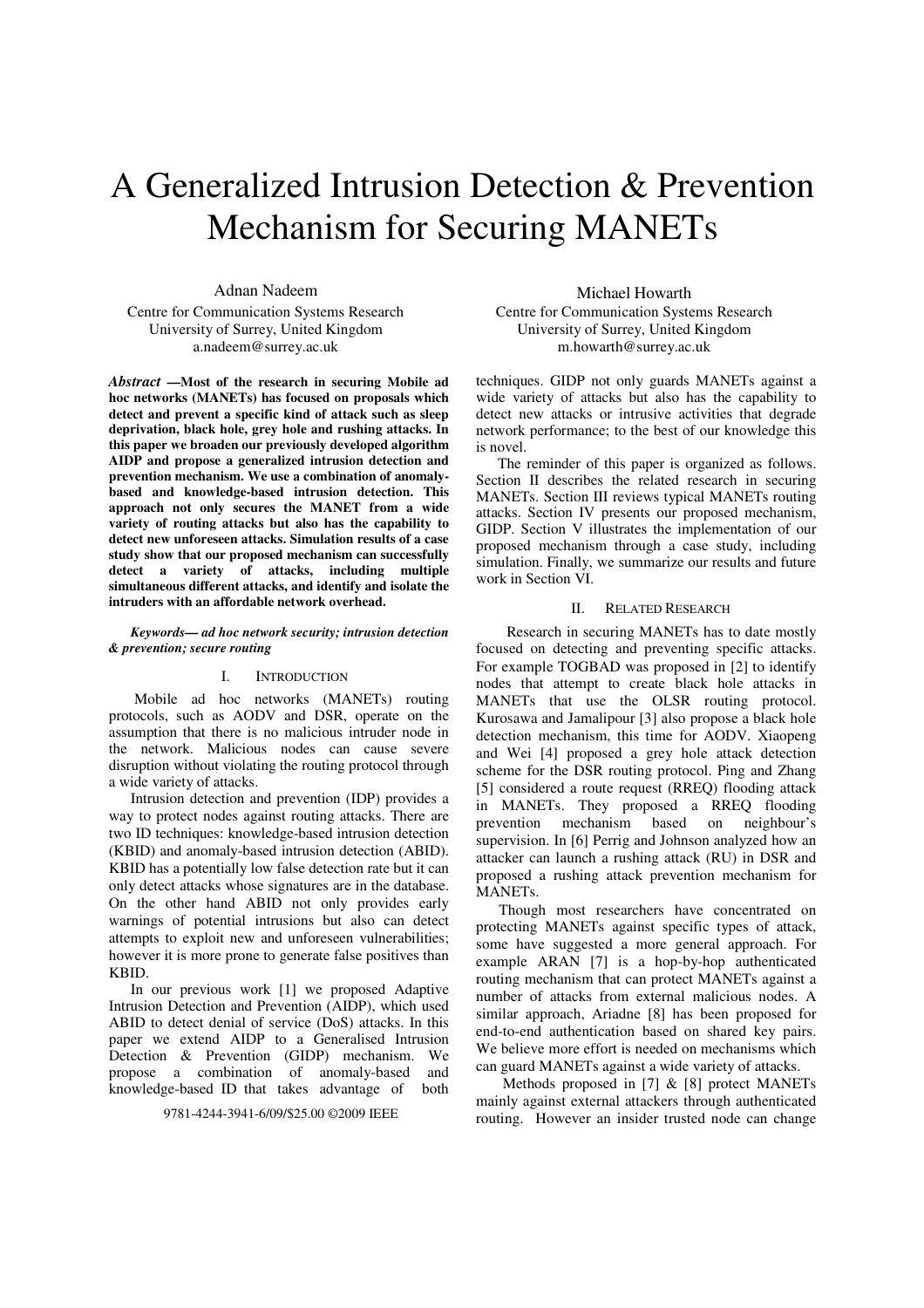its behaviour and initiate activities that results in severe attacks as we describe below in section III.

## III. AODV ROUTING ATTACKS

 The on-demand routing protocols in MANETs, such as AODV and DSR, allow intruders to launch a wider variety of attacks. In order to illustrate these routing attacks we consider AODV as an example in this paper. Using AODV we now give examples of how different intrusive activities can cause various attacks in MANETs.

*a) Sleep Deprivation through malicious RREQ flooding:* 

 Sleep deprivation (SD) [9] is a denial of service attack in which an attacker interacts with the node in a manner that appears to be legitimate; but where the purpose of interaction is to keep the victim node out of its power conserving sleep mode. An intruder can cause SD of a node by exploiting the vulnerability of the route discovery process of protocol through malicious route request (RREQ) flooding in the following ways:

*Malicious RREQ Flooding 1*: an intruder broadcasts a RREQ with a destination IP address that is within the network address range but which does not exist. This will compel all nodes to forward this RREQ because no-one will have the route for this destination IP address.

*Malicious RREQ Flooding 2*: after broadcasting a RREQ an intruder does not wait for the *ring traversal time* and continues resending the RREQ for the same destination with higher TTL values.

## *b) Black & Grey Hole by false RREP& packet dropping:*

 In AODV, the destination sequence number (*dest seq*) is used to describe the freshness of the route. A higher value of *dest\_seq* means a fresher route. On receiving a RREQ an intruder can advertise itself as having the fresh route by sending a Route Reply (RREP) packet with a new *dest\_seq* number larger than the current *dest\_seq* number. In this way the intruder becomes part of the route to that destination. The intruder can then choose to drop all packets, causing a black hole (BH) [3] in the network. The severity of the attack depends on the number of routes in the network the intruder successfully becomes part of; we analyze this further in section V.

 Grey Hole (GH) is a special case of BH attack, in which intruder only drops packets selectively, e.g. from specific nodes.

### *c) Rushing attack through a forged RREQ:*

 In order to limit the control packet overhead an ondemand protocol only requires nodes to forward the first RREQ that arrives for each route discovery. An attacker can exploit this property by spreading RREQ packets quickly throughout the network so as to suppress any later legitimate RREQ packets. An intruder can forward the forged rushed RREQ, giving them a higher source sequence (*src\_seq*) number and minimum delay. This will suppress the later legitimate RREQ and increase the probability that routes that include the intruder will be discovered rather than other valid routes, causing a rushing attack.

## IV. GENERALIZED INTRUSION DETECTION & **PREVENTION**

#### *A. Assumptions*

 We use ABID to detect intrusion in the network; this requires traffic traces that contain only normal activities to build a training profile. However, in contrast with fixed networks, data resources such as [10] that reflect normal activities or events are not currently available for MANETs. Therefore we assume that the initial behaviour of the network formed on-thefly is free from anomalies. We also disregard attacks aimed at physical and link layer. Further, we have not considered attacks from colluding intruders in this paper. To illustrate the implementation of GIDP we assume a clustered MANET organization. We select the most capable nodes in terms of their processing abilities as cluster heads (CHs) and the others nodes becomes cluster nodes (CNs). At present we assume secure communication between CH and CNs.

### *B. GIDP Architecture & Terminology*

 We now describe our proposed mechanism GIDP. GIDP is a hybrid IDP approach that uses a combination of anomaly-based and knowledge-based ID. The architecture of GIDP is shown in Fig.1. A cluster head first gathers data in the form of two matrices: network characteristic matrix (NCM) and a derived matrix (DM). The NCM contains data related to the network routing protocol; for example in the case study in this paper, NCM consists of seven parameters:

*NCM=*{*RREQ (route request), RREP (route reply), RERR (routeerror), TTL (time to live) values, RREQ src\_seq, RREQ dest\_seq, RREP dest\_seq*}

The DM consists of parameters which reflects the network performance and can be derived from NCM parameters. For example in the case study in this paper DM consists of three parameters:

 *DM=* {*CPO (control packet overhead), PDR (data packet delivery ratio), CPD (number of control packet dropped)***}** 

Then the cluster head employs two phases: training and testing. Fig.2 shows the time-based operation of GIDP. When the network is established, the CH continuously gathers NCM and DM information and applies the GIDP training module for *N* time intervals (TI), resulting in initial training profiles (ITPs) of NCM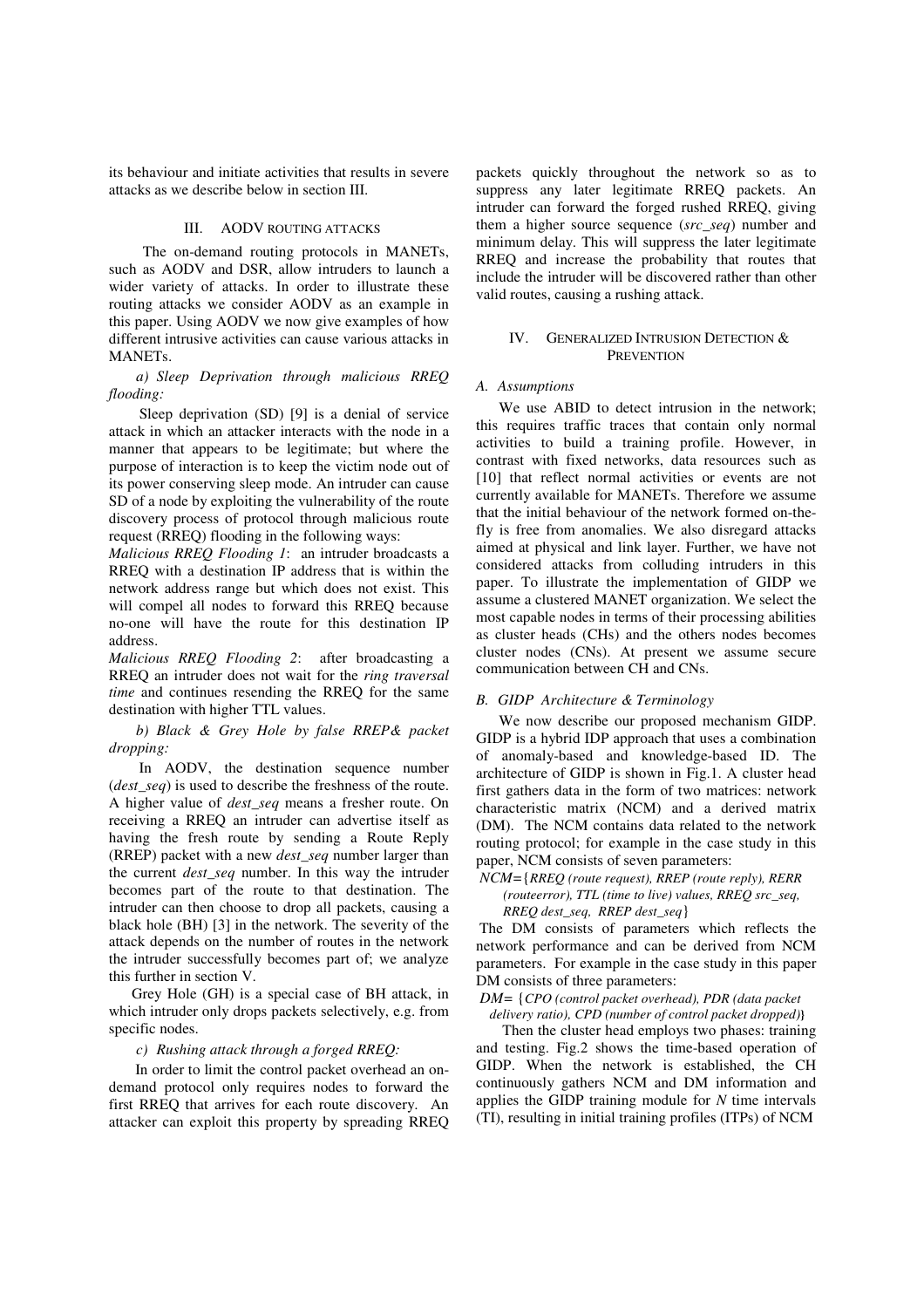

Figure 1. Architecture of GIDP.

and DM. The ITPs reflects the normal behaviour of the nodes in the network and the expected network performance. In the testing phase the CH applies the testing module after each TI. The testing phase consists of several tasks as shown in fig.1. Firstly it detects intrusion in the network. If there is no intrusion then it updates the ITPs in order to adapt the variation in the network behaviour as time progresses. If there is intrusion, in the second task the CH identifies the attack or attacks using existing information in the knowledge base. In the case of known attacks the CH identifies intruding nodes using intruder identification rules specific to the known attack. To optimise the probability of identifying intruders correctly with a low level of false positives, it maintains a test sliding window (TSW) as shown in fig.2, in which *d* detections of a node are required in *p* time intervals (TI). If this detection threshold is passed then the CH will blacklist the node and isolate the node by informing all CNs.

 If attack identification detects an attack that does not match the rules for a known attack then the CH applies the attack inferences. The attack inference module stores the rule trace of current TI as Detected Rule Trace and looks for its match in a TSW. If Detected Rule Trace match is found in a TSW then CH confirms the new attack by constructing & adding a rule for the new attack in the set of rules stored in



### *C. Algorithm & Technical Details*

We now explain the GIDP training & testing module. Training:

NCM consists of  $X_i$  parameters mentioned above, where  $i=1$  to 7 and each  $X_i = \{X_1, X_2, X_3, \ldots, X_M\}$  is a set of random variables, where M is the maximum number of random variables of parameter *X<sup>i</sup>* . For example *NCM*  $[X_i]$  represent the number of RREQ received by

all CNs in a time interval (TI), where M is the maximum number of RREQ received in a TI. The probability distribution of *NCM[Xi]* is calculated for the TI. The CH then calculates the DM parameters CPO (i.e. number of control packet / data packet delivered), PDR (i.e. number of data packet received / data packet originated) & CPD (i.e. number of control packet dropped in establishing & maintaining routes in the network) for the *jth* TI, and this whole process is then repeated for the *N* time intervals in the training phase. We then calculate mean  $\overline{X}_i$  of  $P(NCM[X_i])$  and means of CPO, PDR and CPD for *N* intervals, which is then stored as an ITP (NCM) and ITP (DM) respectively containing the expected values for that particular network observed for the total time of *N\*TI* seconds.

#### Testing:

 In the testing phase GIDP operates in three stages: a) intrusion detection, b) attack identification and inferences and c) identification and isolation of intruding nodes (Fig.1). Now we explain the algorithms of stage a, b  $\&$  c. For stage a) it employs ABID using chi-square goodness of fit test on NCM and then KBID using a rule-based approach on both matrices NCM & DM is applied in stage b) and c).

## Testing Modules

This module only takes NCM parameters into account and applies chi-square test to identify any intrusion in the network.

- *a) Intrusion Detection*
- *. Do after each TI* 
	- *. collect NCM( X i) from all other CNs in TI, for* <sup>∀</sup>*i*
	- *. Calculate the probability distribution P (NCM(X i))*
- *.Calculate averages of P(NCM(X i)) & stores as observed values . End do*
- *.For* <sup>∀</sup>*i Perform Hypothesis Testing by first calculating Chi-* computed ( $\chi^2[i]$  using eq.1 ) for  $X_i$  *Ho[i]: Observed distribution of NCM (Xi ) fits the expected*   $H_a[i]$ : Observed distribution of NCM  $(X_i)$  does not fit expected  *.If (chi-computed[i] (*α*.d.f[i]) > P-value[i] (*α*.d.f[i])) Reject Ho[i]. endif. .End for .Combined Null Hypothesis Testing Combine Ho: Observed distribution of NCM fits the expected* 
	- *Combine Ha: Observed distribution of NCM does not fit expected .If (combined Ho is rejected) Perform Attack identification & inferences Fig.3 (b)*
- *else: Update Expected values NCM*( $\overline{X}$ *)* (*i.e. ITP(NCM)) .Exit*

Figure 3a. Pseudocode of intrusion detection module.

$$
\chi^{2}[i] = \forall \sum_{k=1}^{M} \frac{(NCM(X_{ik}) - NCM(\overline{X_{ik}}))^{2}}{NCM(\overline{X_{ik}})} \dots \dots (1)
$$

This module continuously monitors the network. In each TI the CH first performs hypothesis testing for each parameter  $X_i$  of NCM at calculated chi-computed values obtain from eq.1, where  $X_i$  is the parameter of NCM and *k*(1 to M) is the number of random variable in each parameter *X<sup>i</sup>* . The CH then performs combined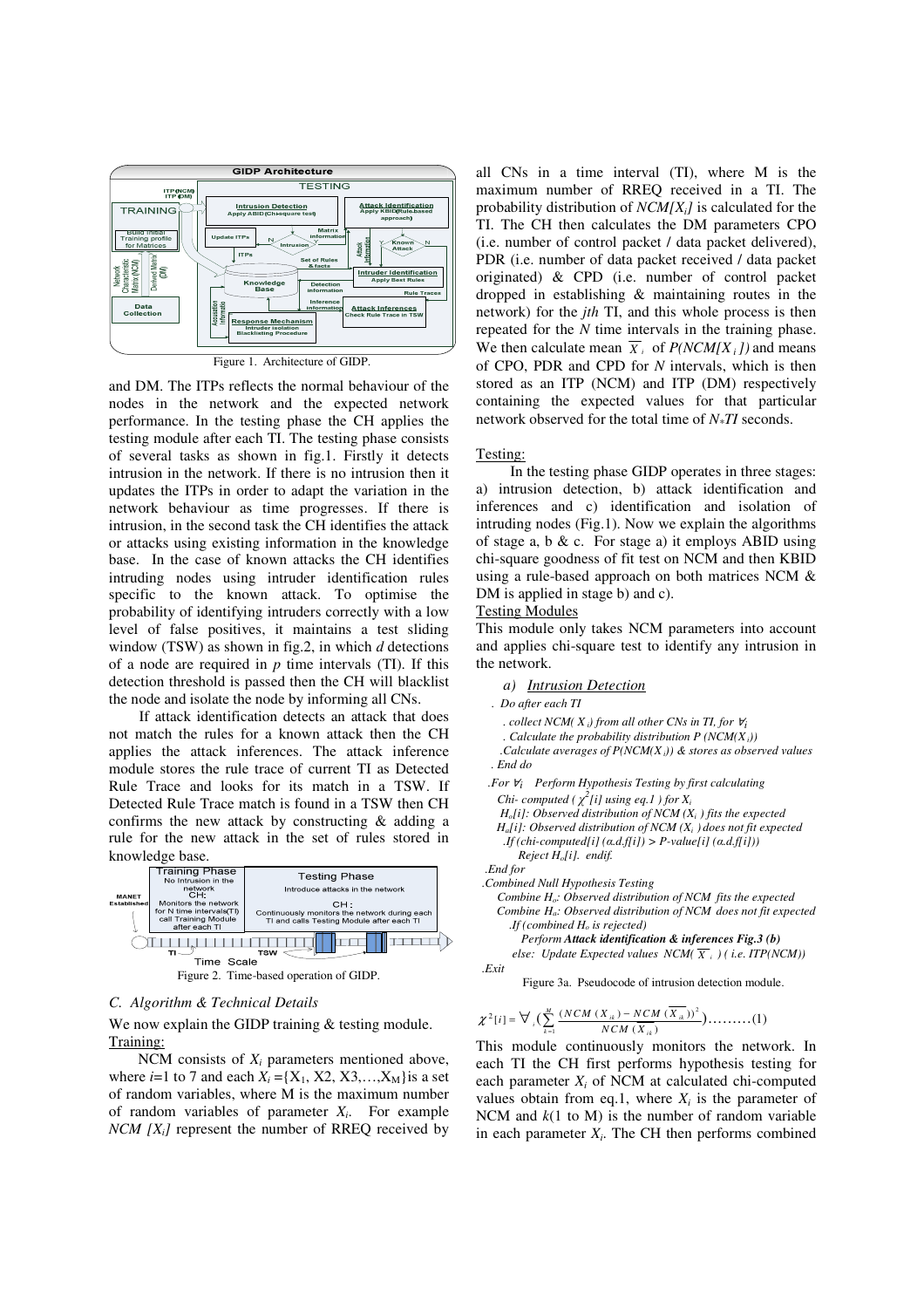hypothesis testing of NCM as shown in fig 3a. If the combined  $H<sub>o</sub>$  is rejected then it assumes intrusion in the TI. Else we update the ITP (NCM) using an exponentially weighted moving average (EWMA) :

 $\forall_{i} (NCM(X_{i}^{(a,k_{i}^{k})}) = \alpha * NCM(X_{i}^{(a,k_{i}^{k})}) + (1-\alpha) * NCM(X_{i}^{(a,k_{i}^{k})}))...$ (2)

where  $N CM$  ( $X_i^{(q,k_i^u)}$ ) and  $N CM$  ( $X_i^{(q,k_i^u)}$ ) represents the expected and observed value for update period number(*q*) respectively. The value of *q* is incremented in the TI when no intrusion in the MANET is detected. *k* represents the random variable from 1 to M in each  $X_i$ and  $\alpha=2/(q-1)$  is the weighting factor. As q increases the weighting for older data points decreases exponentially giving more importance to the current observation.

*b) Attack identification and inferences .Read set of rules Fig.3b (1) .Set up the Interpreter for Rule-based approach .Interpreter applies Forward-Chaining on set of rules Fig.3b (1) .If (Any Goal Condition of known attacks are fulfilled) Apply rules for IntruderIdentification & Isolation Fig.3c .endif. .If (Goal Condition==" POTENTIALUNKNOWNATTACK") Apply Attack Inferences Fig.3b (2), .endif. . Exit.*  Figure 3b. Pseudocode of Attack Identification & Inferences module. Set of Rules example *Rule.1* Ǝ*x (chi-squaretest(NCM[x]))-> (CheckDerivedMatrix=TRUE) Rule.2 CheckDerivedMatrix* Λ Ǝ*y (Test(DM[y]))-> (PotentialAttack=TRUE) Rule.3 PotentialAttack ->(BestRule=TRUE) Best Rules for some known attacks: Rule.4 BestRules* Λ *(chi-squaretest(NCM[RREQ]))* Λ *Test(DM[CPO]) -> "SLEEP DEPRIVATION" Rule.5 BestRules* Λ *(chi-squaretest(NCM[RREPdest\_seq]))* Λ *(Test(DM[PDR]) V Lowest(PDR) ) -> "BLACKHOLE" Rule.6 BestRules* Λ *(chi-squaretest(NCM[RREPdest\_seq]))* Λ *(Test(DM[PDR]) -> "GREYHOLE" Rule.7 BestRules* Λ *(chi-squaretest(NCM[RREQsrc\_seq]))* Λ *(Test(DM[CPD]) -> "RUSHING" Rule.8 ¬*(∀*x (chi-square-test(NCM[x])))* Λ *¬(*∀*y( Test(DM[y]))) --> "POTENTIALFALSEALARM" Rule.9 (Rule.1* Λ *Rule.2* Λ *¬BestRule) -> " POTENTIALUNKOWNATTACK"*  Figure 3b (1). Set of Rules example in knowledge base. Attack Inferences  *. If (Detected Rule Trace is Empty) Store Detected Rule Trace = Rule Trace Else If (Rule Trace == Detected Rule Trace) New attack Rule Trace= Rule Trace Construct a rule for New attack Rule Trace Append New attack Rule Trace in set of rule trace Set Detected Rule Trace =Empty . endif .endif* 

Figure 3b (2). Pseudocode of Attack Inferences

 In case of intrusion the CH calls the Attack Identification and Inferences module (Fig.3b). This module obtains a set of rules from the knowledge base, an example set being presented in fig.3b(1). We have constructed these rules from our previous work [1] (i.e. AIDP simulation results), analyzing various attacks & their impact on network performance through

*c) Intruder Identification &Isolation a) Identifying intruding nodes . Obtain known attack Rules for intruder Identification . for all Goal condition fulfilled Apply intruder identification rule for each detected known attack add each detected node Vi to List of Nodes Detected (LND) . endfor b) Response Mechanism For all nodes Vi in LND . If ( Vi detections in Potential Intruder List( PIL) > Detections\_required\_To\_ Accuse (d) ) CH: Blacklist Vi & Broadcast Accusation Packet (AP) else : enter Vi in PIL .endif .End for c) Accusation Packet (AP) Handling . Each CN Vi maintain its local BlacklistTable (BLT) .if CN Vi receives an AP for CN V<sup>j</sup> If CN V<sub>i</sub>* has node  $V_i$  *in its BLT then Ignore AP else: CN adds node Vj to its BLT & rebroadcast AP .endif .endif d) Isolating Intruding Nodes .if node Vi receives packet from node V<sup>j</sup>*  $I$ *f* node  $V$ *<sub>i</sub>* is in node  $V$ <sup>*i*</sup> BLT</sub>  *Ignore packet & drop all packets queued from V<sup>j</sup> Else: handle & process packet .endif .endif*

Figure 3c Pseudocode of Intruder Identification & Isolation modules.

simulations and analysis of existing literature of known attacks for example [3, 4 & 6]. In fig.3b(1) *chi-square test(NCM[x])* predicate returns true if the parameter *x* is anomalous in NCM. Similarly predicate or propositional function *Test (DM[y])* returns true if the test on parameter y of DM fails. This test uses a tool of Statistical Process Control known as variable control chart based on standard deviation σ. In the Attack Identification & Inference module a ruled base approach is used in which an interpreter can either employ forward or backward chaining system. A forward chaining system process rules one by one by checking premise (condition in the rule) to reach conclusions, it can also draw new conclusions. On the other hand backward chaining is goal driven, that is it reaches the conclusion first and keeps looking for rules that would allow the conclusion. In GIDP an interpreter applies forward chaining on the set of rules fig.3b (1), looking for when the Goal Condition is fulfilled as described in fig.3b.

 In case of any known attack being detected in the TI, the interpreter applies the Intruder Identification & Isolation module (fig.3c) to identify and isolate the intruding nodes. This module first identifies the intruding nodes by applying known attack rules for intruder identification. For example in case of a SD attack it employs control chart (explained above) based on σ of RREQ generated by all nodes and adds the detected node  $V_i$  to the LND. Response mechanism (fig.3c(b)) then checks if detection threshold *d* is reached for any node  $V_i$  in the LND in  $p$  TI; if so it blacklists the node  $V_i$  and informs all other CNs by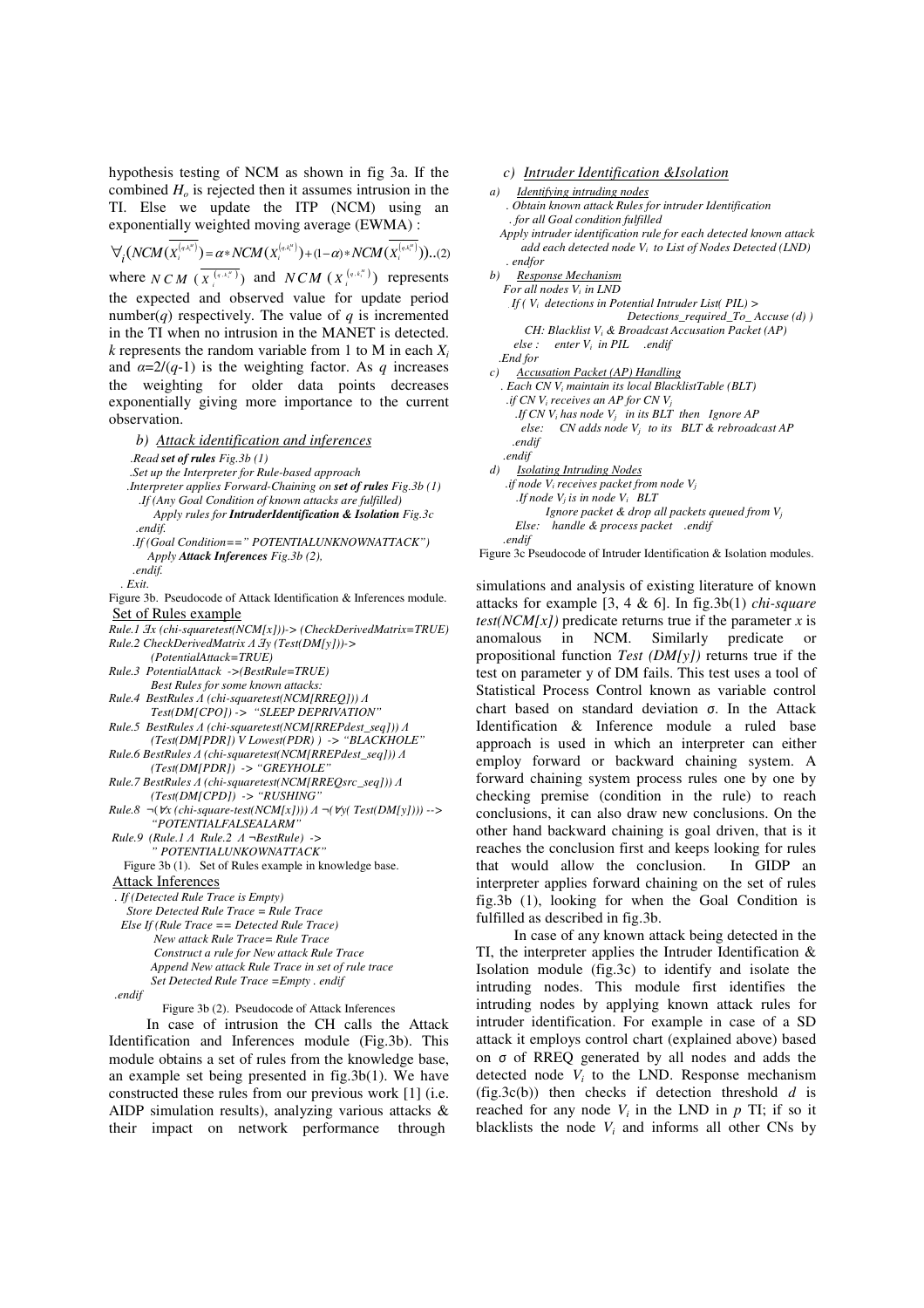sending an AP. When a CN receives an AP it first checks the broadcast id & source address to avoid processing a duplicate AP. If the accused node is already blacklisted the CN will ignore & drop the AP to prevent unnecessary network traffic. Otherwise, the CN will blacklist the accused node and rebroadcast the AP. Finally, to isolate the intruder from the network all nodes will not only drop the packets from a blacklisted node but also immediately ignore all packets in their queue from the blacklisted nodes as shown in Fig.3c(d).

 If Goal Condition with *POTENTIALUNKNOWNATTACK* is fulfilled during the attack identification process then interpreter save this *Rule Trace* and looks for the match of this *Rule Trace* in current TSW. If a match is found then it confirms new attack detection by constructing a new rule and appending the new rule in a Set of Rule stored in knowledge base (fig.3b(2)).

## V. CASE STUDY AND EVALUATION

 To assess the applicability and performance of GIDP, we considered a case study with different attack scenarios. We present the simulation results of these scenarios and some key findings from the analysis of attacks. We used GloMoSim to build the simulation environment and then evaluate GIDP using simulation & GIDP parameters shown in Table 1.

| 1710 LE 1. OMNUMNOM & OIDI TURNIKOS |                                |                                   |                 |
|-------------------------------------|--------------------------------|-----------------------------------|-----------------|
| <b>Simulation Parameters</b>        |                                |                                   |                 |
| <b>Number of nodes</b>              | 25                             |                                   | 50              |
| <b>Terrain dimensions</b>           | $500*500$ metres               |                                   | 707 *707 metres |
| Node placement                      | Uniform distribution           |                                   |                 |
| <b>Simulation Traffic</b>           | <b>CBR</b> (Constant Bit Rate) |                                   |                 |
| <b>Simulation time</b>              | 2500 seconds                   |                                   |                 |
| <b>Routing protocol</b>             | <b>AODV</b>                    |                                   |                 |
| <b>MAC</b> protocol                 | <b>IEEE 802.11</b>             |                                   |                 |
| <b>Mobility</b>                     | Random Way Point Model (RWP)   |                                   |                 |
| <b>GIDP</b> Parameters              |                                |                                   |                 |
| Time interval TI                    |                                | 100 seconds                       |                 |
| <b>Training, Testing TI</b>         |                                | Training=5 TIs, Testing= 20 TIs   |                 |
| <b>Number of parameters</b>         |                                | $NCM = 7$ & $DM = 3$ parameters   |                 |
| Chi-square test $(a)$               |                                | 5% (i.e. 95% confidence interval) |                 |
| <b>Test Sliding Window(TSW)</b>     |                                | 5 TIs                             |                 |
| <b>Detections-Required</b>          |                                | 2 in a TSW                        |                 |
| $To$ Accuse $(d)$                   |                                |                                   |                 |
| <b>Number of intruders</b>          |                                | Varies 1to 4                      |                 |

# TABLE I. Simulation & GIDP Parameters

#### *A. Scenario 1*

 In the first scenario we test GIDP with a denial of service attack (sleep deprivation) through malicious RREQ flooding (MRF), as described in section III-a. The intruders launch MRF1 or MRF2 attacks. At each tested mean speed and for each network size (25 or 50 nodes) we performed 40 runs with no intrusion and 40 runs with intruders using a mix of both MRF1 and MRF 2.

 The graph on the left in Fig. 4 depicts the success rate ( SR ) and false alarm ( FA ) rate of GIDP as a function of the nodes' mean speed in 25 & 50 node



Fig. 4 Success rate, false alarm rate and control packet overhead as a function of nodes mean speed (m/s).

networks with SD attack. By SR here we mean the rate of correctly detecting intrusion in the network, identifying the attack type and then identifying & isolating the node which is causing the attack. A false alarm (FA) means that a correctly behaving node has been incorrectly identified and isolated. The graph shows good performance of GIDP in terms of high SR and low FA rates against SD attack. The graph on the right in Fig.4 shows the control packet overhead in a 25 node network when there is a) no attack in the network, b) a sleep deprivation attack with no protection and c) a sleep deprivation attack with GIDP in place. The graph shows that GIDP reduces the control packet overhead and increases network performance when it is used in a network under sleep deprivation attack.

#### *B. Scenario 2*

 In the second scenario we test GIDP with a mix of black and grey hole attacks caused by initiating a false RREP and then dropping packets as described in section III-b. In order to launch these attacks, on receiving a RREQ an intruder generates a false RREP packet with *dest\_seq=current dest\_seq+f*. Through simulations we observed that the value of *f* should be at least *5* in a 25 node network, and higher for larger networks, because some properly behaving nodes have routes fresher than the intruding node for the destination node. We also note that the severity of the attacks depends on the number of paths in the network that the intruder manages to capture. One false RREP packet only allows an intruder to capture the route of one node in the network, because RREP packets are unicast.

 A single simulation consists of 20 test TIs. We monitor the number of false RREP packets (*e*) generated by an intruding node in a simulation and its impact on packet delivery ratio. Fig.5 shows that increasing the value of *e* reduces the packet delivery ratio during the BH attack and therefore increases the severity of the attack.



Fig.5 PDR vs Number of false RREP by an intruder(e) in a simulation.